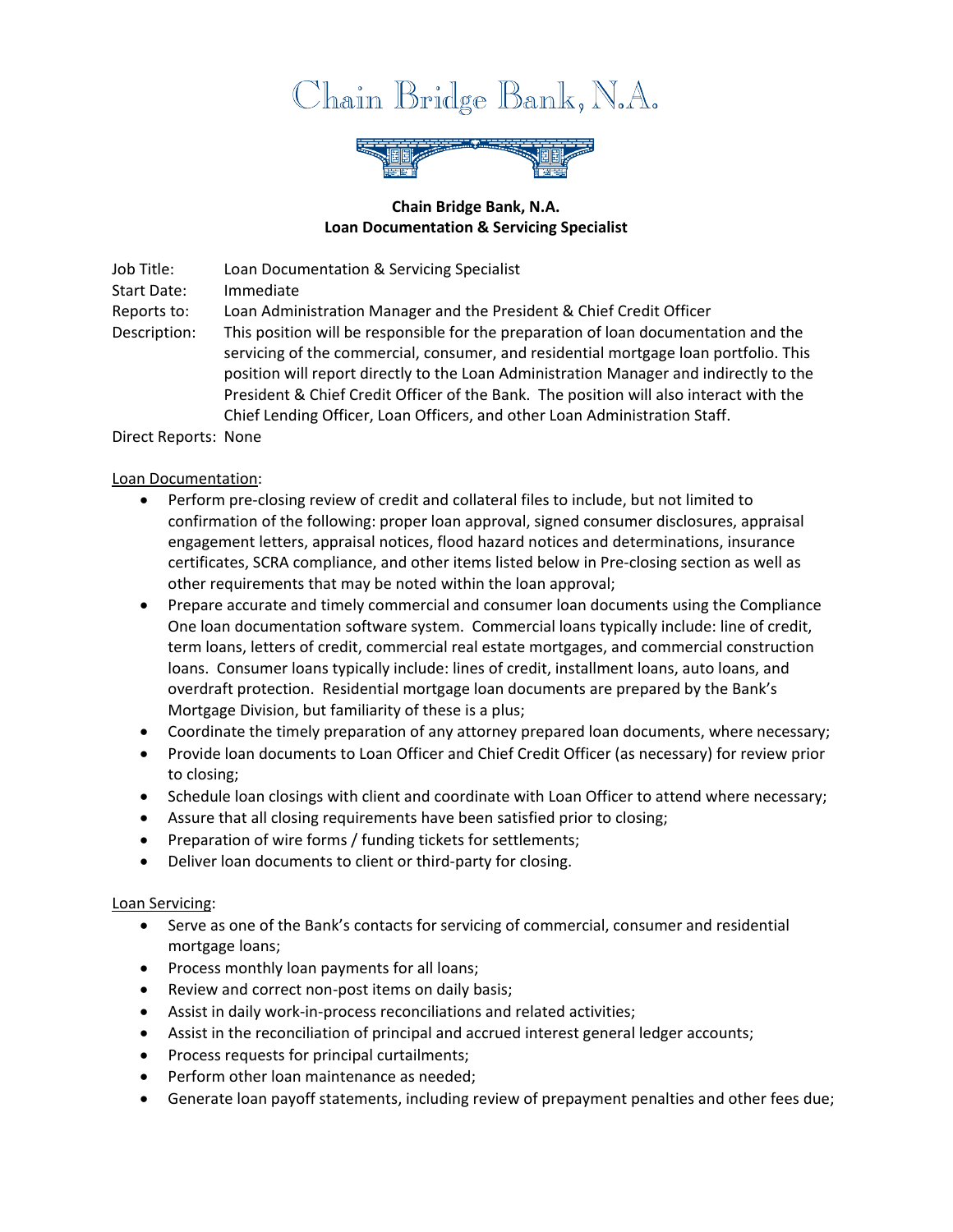#### Loan Documentation & Servicing Specialist

- Process loan pay-offs received in timely manner;
- Handle other servicing matters;
- Process Construction Draw requests including Budget Reviews, Inspections and Title updates;
- Assist with monitoring and corrections of credit reporting to the Credit Bureaus (eOscar);
- Process paid off and closed loans record releases, prepare files for retention.

# Escrow Servicing:

- Establish escrow accounts on Bank's core processing system;
- Provide ongoing monitoring for all loans with escrows;
- Perform annual analysis for all loans with escrows;
- Send annual escrow analysis to borrower;
- Contact municipalities and insurance companies for information as necessary;
- Ensure timely payment of real estate taxes and flood insurance and insurance premiums for escrowed loans.

## Pre-closing:

- Establish collateral files;
- Order Appraisal through approved appraisal management company;
- Request Appraisal Reviews;
- Order Environmental Reports and / or Screenings through approved vendor;
- Order Budget Reviews for Construction Loans;
- Order Flood Certificates for real estate secured loans;
- Order title work for real estate loans;
- Order Credit Reports and TruAlerts and review for discrepancies;
- Order and review OFAC Searches;
- Order and review MLA Searches;
- Pull FFIEC information;
- Order and review UCC Lien Searches;
- Request loan payoffs;
- Request borrower organizational documents and review them for authorized signers;
- Prepare and review Beneficial Ownership form where applicable;
- Verify good standing of entity;
- Request and collect CIP information including identification from individuals;
- Request insurance policy and have Bank listed appropriately on certificate of insurance;
- Mail disclosures related to appraisal notice, flood hazard determination, and credit scores;
- Coordination and communication with title companies, request and review of title;
- Review of all title to ensure Bank lien position in the title commitment
- Review closing contingencies;
- Coordinate with other third-party vendors on necessary closing items;
- Perform initial set up of loan in Compliance One documentation system;
- Preparation of wire forms for settlements;
- Perform pre-closing review of loan documents;
- Send documents out via DocuSign where applicable.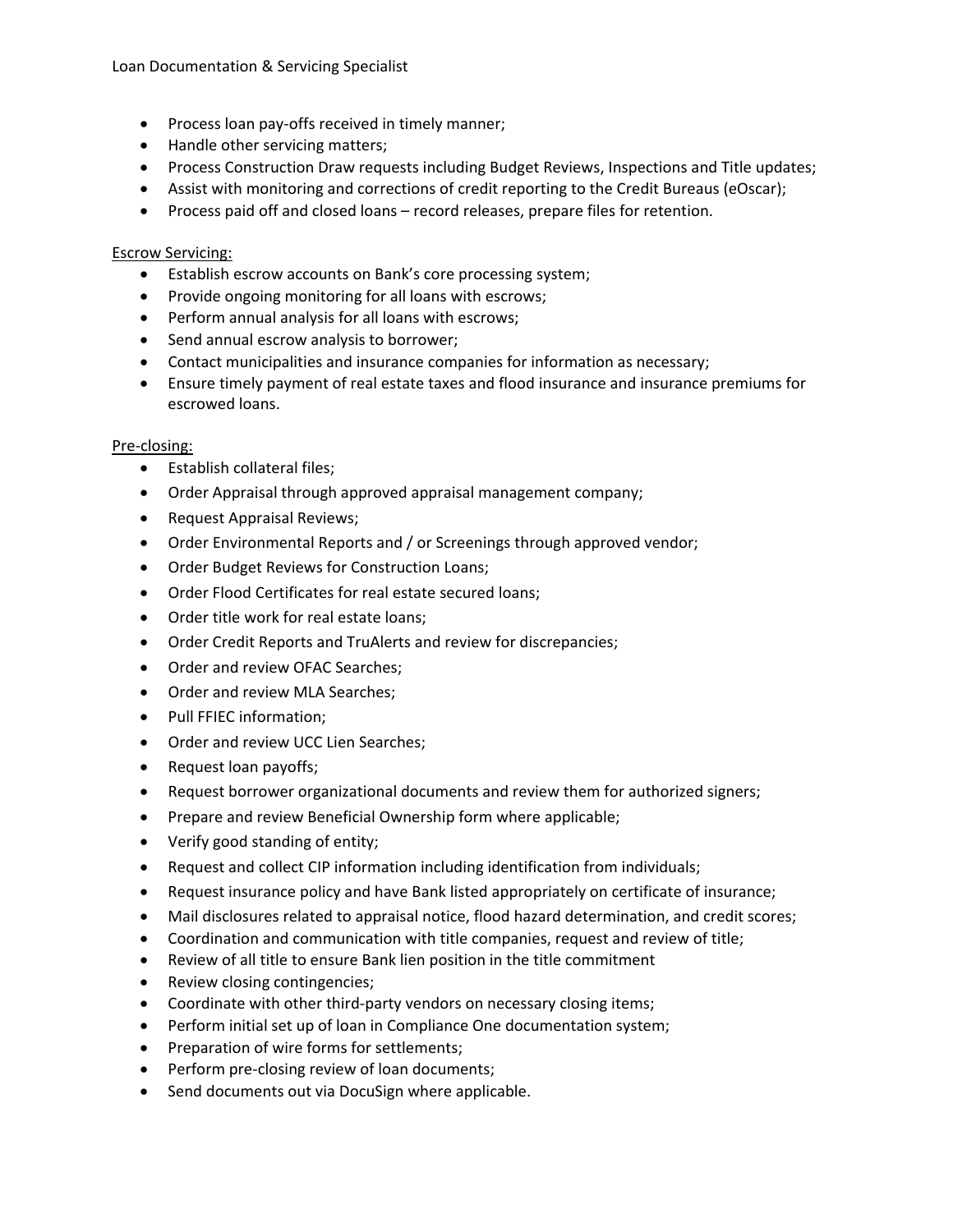# Post-Closing Activities:

- Review signed loan documents to confirm proper execution;
- Book residential mortgage, commercial and consumer loans onto the core system;
- Confirm funds were properly disbursed according to approval;
- Set up real estate tax monitoring and review report weekly;
- Complete post-closing checklist, including adding exceptions to report as needed;
- Close out collateral file;
- Review of HMDA Data Collection Sheet for commercial loan transactions;
- Follow-up on collateral items, such as deeds of trust, assignment of rents, and title policies, car titles, stock pledge agreements, life insurance assignments, etc.

## Other Duties:

- Coordinate loan files and information related to Loan Review, Internal Audit, Compliance Monitoring, and Regulatory Exams;
- Assist with withdrawn and decline loan applications;
- Assist with creating HMDA LAR and annual submission of HMDA;
- Assist with filing 1502 report to the SBA;
- Assist with creating department procedures;
- Assist with quality control to all processes of the department;
- Assist with periodic reports for the department for committees & the board
- Maintain high level proficiency with the Bank's products and services;
- Continuing education and training in loan administration, credit, and other banking services;
- Attend Bank sponsored functions and other community events from time-to-time;
- Answering phones and respond to general customer service inquiries;
- Administrative and other duties as assigned.

## Prior Experience & Education:

- Prior loan servicing or similar experience;
- Prior loan documentation preparation experience;
- 3+ years of commercial or mortgage banking experience;
- Prior experience with Jack Henry SilverLake core processing system preferred;
- Prior experience with Compliance One or other loan documentation systems preferred;
- Job requires ability to carry boxes of loan files (10-25 lbs.);
- Ability to manage multiple assignments and heavy workload;
- Bachelor's or Paralegal Degree or similar training a plus;
- Notary a plus.